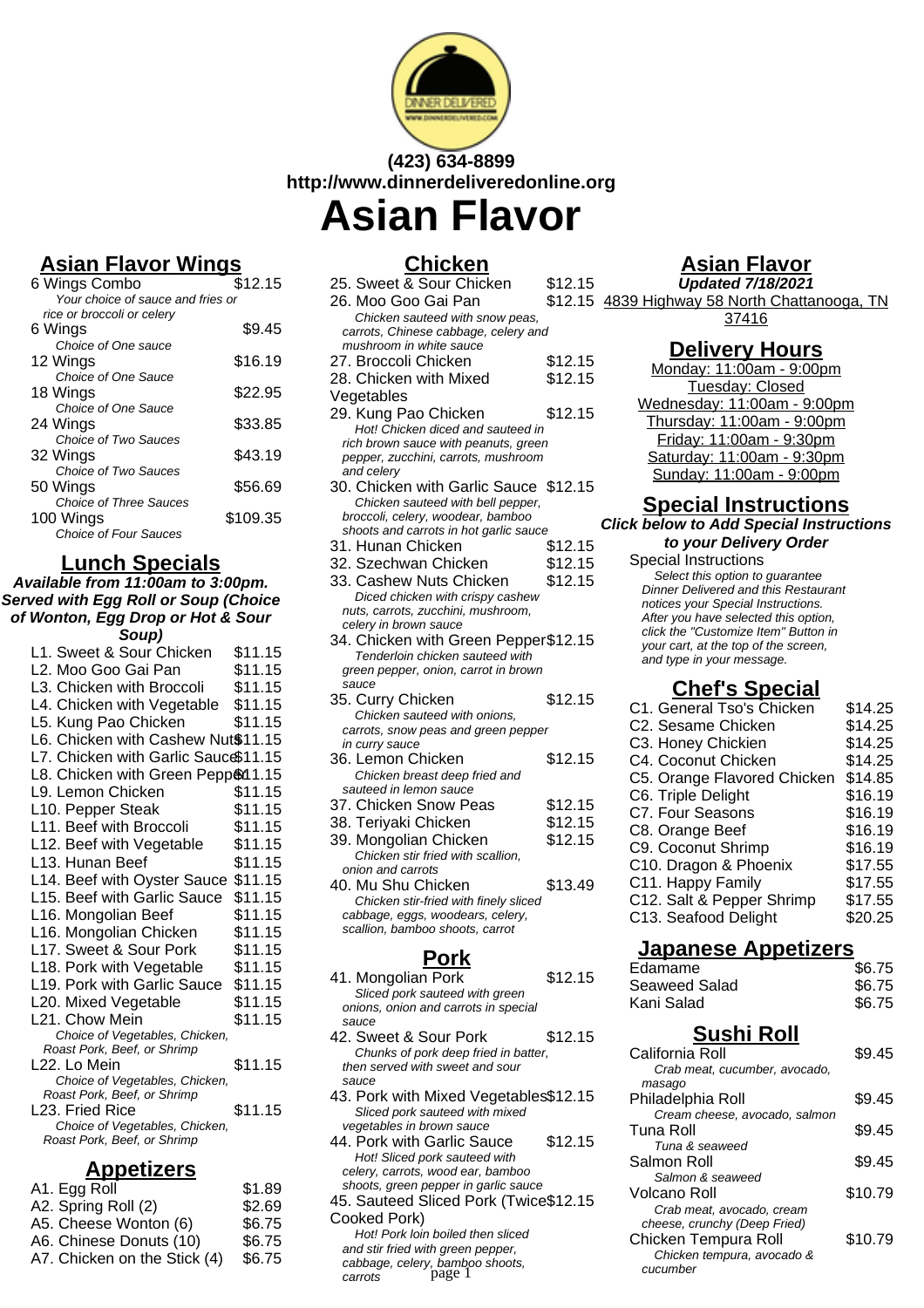| A8. Beef on the Stick (4)             | \$6.75 |
|---------------------------------------|--------|
| A9. Fantail Shrimp (6)                | \$8.09 |
| A10. Fried Dumplings (6)              | \$8.09 |
| A11. Combination Appetizers \$13.49   |        |
| 2 egg rolls, 2 springs rolls, Sweet & |        |
| Sour Chicken, Cheese Wonton and       |        |
| Chicken on a stick                    |        |
| A12. Fried Wiontons (6)               | \$6.75 |

|  | A1Z. Fried Wiontons (6) |  |
|--|-------------------------|--|
|  |                         |  |

#### **Soup**

| S1. Egg Drop Soup for 1                  | \$2.69  |
|------------------------------------------|---------|
| S1. Egg Drop Soup for 2                  | \$5.39  |
| S2. Wonton Soup for 1                    | \$2.69  |
| S2. Wonton Soup for 2                    | \$5.39  |
| S3. Hot & Sour Soup for 1                | \$2.69  |
| S3. Hot & Sour Soup for 2                | \$5.39  |
| S4. Vegetable Soup for 2                 | \$5.39  |
| S5. Vegetable with Bean Curd \$6.75      |         |
| Soup for 1                               |         |
| S6. Seafood Soup for 1                   | \$10.79 |
| S7. House Special Soup for 1\$10.79      |         |
|                                          |         |
|                                          |         |
| Lo Mein (Noodle)<br>1. Vegetable Lo Mein | \$10.79 |

| <b>1. Vegetable LO Melli</b> | <b>এ।∪.</b> 7 |
|------------------------------|---------------|
| 2. Chicken Lo Mein           | \$10.79       |
| 3. Pork Lo Mein              | \$10.79       |
| 4. Beef Lo Mein              | \$12.15       |
| 5. Shirmp Lo Mein            | \$12.15       |
| 6. Combination Lo Mein       | \$13.49       |
| Chicken, beef and shrimp     |               |
|                              |               |

#### **Fried Rice**

| 7. Vegetable Fried Rice    | \$10.79 |
|----------------------------|---------|
| 8. Chicken Fried Rice      | \$10.79 |
| 9. Pork Fried Rice         | \$10.79 |
| 10. Beef Fried Rice        | \$12.15 |
| 11. Shrimp Fried Rice      | \$12.15 |
| 12. Combination Fried Rice | \$13.49 |
| Chicken, beef and shrimp   |         |
|                            |         |

#### **Chow Mein**

|  |  | 13. Vegetable Chow Mein |  |  | \$10.79 |
|--|--|-------------------------|--|--|---------|
|--|--|-------------------------|--|--|---------|

| 14. Chicken Chow Mein | \$10.79 |
|-----------------------|---------|
|-----------------------|---------|

- 15. Pork Chow Mein \$10.79
- 16. Beef Chow Mein \$12.15
- 17. Shrimp Chow Mein \$12.15
- 18. Combination Chow Mein \$13.49 Chicken, beef and Shrimp

#### **Mei Fun Thin Rice Noodle**

| M1. Vegetable Mei Fun    | \$12.15 |
|--------------------------|---------|
| M2. Chicken Mei Fun      | \$12.15 |
| M3. Pork Mei Fun         | \$12.15 |
| M4. Beef Mei Fun         | \$13.49 |
| M5. Shrimp Mei Fun       | \$13.49 |
| M6. Combination Mei Fun  | \$14.85 |
| Chicken, beef and shrimp |         |
| M7. Singapore Mei Fun    | \$14.85 |
|                          |         |

#### **Egg Foo Young**

| 19. Vegetable Egg Foo Youno\$12.15 |         |
|------------------------------------|---------|
| 20. Chicken Egg Foo Young          | \$12.15 |
| 21. Pork Egg Foo Young             | \$12.15 |
| 22. Beef Egg Foo Young             | \$12.15 |
| 23. Shrimp Egg Foo Young           | \$12.15 |
| 24. Combination Egg Foo            | \$13.49 |
| Young                              |         |
|                                    |         |

| 46. Pork with Snow Peas          | \$12.15 |
|----------------------------------|---------|
| 47. Pork Two Delights            | \$12.49 |
| Sliced pork sauteed with celery, |         |
| bamboo shoots, napa, snow peas   |         |
| and carrots in brown sauce       |         |
| 48. Mu Shu Pork                  | \$12.55 |
|                                  |         |

#### **Beef**

- 49. Beef with Broccoli \$12.49
- 50. Beef with Mixed Vegetables\$12.49
- 51. Pepper Steak \$12.49 Beef tenderloin, sauteed carrots with fresh green peppers and onions in brown sauce 52. Beef with Oyster Sauce \$12.49 Sliced beef sauteed with broccoli, carrots, mushrooms, zucchini in oyster sauce
- 53. Curry Beef \$12.49 Sliced beef with onion, snow peas, green pepper, carrots in Curry Sauce 54. Beef with Garlic Sauce \$12.49
- Hot! Sliced marinated beef sauteed in hot spicy garlic sauce with wood ear, mushrooms, bamboo shoots, celery, green pepper & carrots 55. Kung Pao Beef \$12.49
- Hot! Sliced beef stir fried with peanuts, celery, carrots, zucchini, mushroom, green pepper in hot pepper sauce 56. Hunan Beef \$12.49 Slied beef sauteed with mushroom,
- napas, green peppers, carrots and broccoli in our Chef's Special sauce 57. Beef with Snow Peas \$13.49 58. Mongolian Beef \$13.49
- Sliced tenderloin beef sauteed with carrots, onion, scallion in special sauce
- 59. Beef Two Delights \$13.49 Sliced beef sauteed with celery, bamboo shoots, napas, snow peas and carrots in brown sauce 60. Mu Shu Beef \$13.49
- Shredded beef sauteed with carrots, cabbage, bamboo shoots, celery, woodears, scallions & egg served with Chinese pancakes

#### **Seafood**

| 61. Shrimp with Broccoli                                           | \$13.49 |
|--------------------------------------------------------------------|---------|
| 62. Shrimp with Vegetable                                          | \$13.49 |
| 63. Shrimp with Curry                                              | \$13.49 |
| Fresh jumbo shrimp sauteed with                                    |         |
| snow peas, green peppers, carrots in                               |         |
| curry sauce                                                        |         |
| 64. Hot & Spicy Shrimp                                             | \$13.49 |
| 65. Kung Pao Shrimp                                                | \$13.49 |
| Hot! Jumbo Shrimp sauteed with                                     |         |
| peanuts, celery, carrots, mushroom,                                |         |
| green peppers and zucchini in brown                                |         |
| sauce                                                              |         |
| 66. Shrimp with Garlic Sauce                                       | \$13.49 |
| Hot! Jumbo shrimp sauteed with                                     |         |
| celery, carrots, wood ear, broccoli,                               |         |
| bamboo shoots and green pepper in                                  |         |
| brown garlic sauce<br>67. Hunan Shrimp                             | \$13.49 |
|                                                                    |         |
| Hot! Jumbo shrimp sauteed with<br>broccoli, napas, mushroom, green |         |
| pepper and carrots in brown sauce                                  |         |
| 68. Shrimp with Lobster Sauce \$14.85                              |         |
| Jumbo shrimp in a tantalizing                                      |         |
| sauce with egg white, diced carrots                                |         |
| and green peas                                                     |         |
| 69. Shrimp with Snow Peas                                          | \$14.85 |

70. Shrimp with Cashew Nuts \$14.85 Fresh jumbo shrimp with cashew nuts, celery, carrots, mushrooms, zucchini in brown sauce 71. Sweet & Soug Shrimp \$14.85 A.S.U Roll \$12.15 Shrimp tempura, cream cheese, crab meat & crunchy on top Rainbow Roll \$13.49 Crab meat, avocado, cucumber, tuna, salmon A.F Roll \$13.49 Tuna, salmon, shrimp, avocado, seaweed, cucumber and cream cheese

#### **Hibachi Plates**

| Hibachi Chicken | \$14.85 |
|-----------------|---------|
| Hibachi Beef    | \$16.19 |
| Hibachi Shrimp  | \$17.55 |
| Hibachi Scallop | \$18.89 |
| Hibachi Special | \$20.25 |

#### **Sauces**

| Cup of Yum Yum Sauce           | \$1.09 |
|--------------------------------|--------|
| Cup of Teriyaki Sauce          | \$1.09 |
| Cup of General Tso's Sauce     | \$1.09 |
| Cup of Brown Sauce             | \$1.09 |
| Cup of Sweet & Sour Sauce      | \$1.09 |
| Packet of Soy Sauce            |        |
| <b>Packet of Mustard Sauce</b> |        |
| Packet of Duck Sauce           |        |